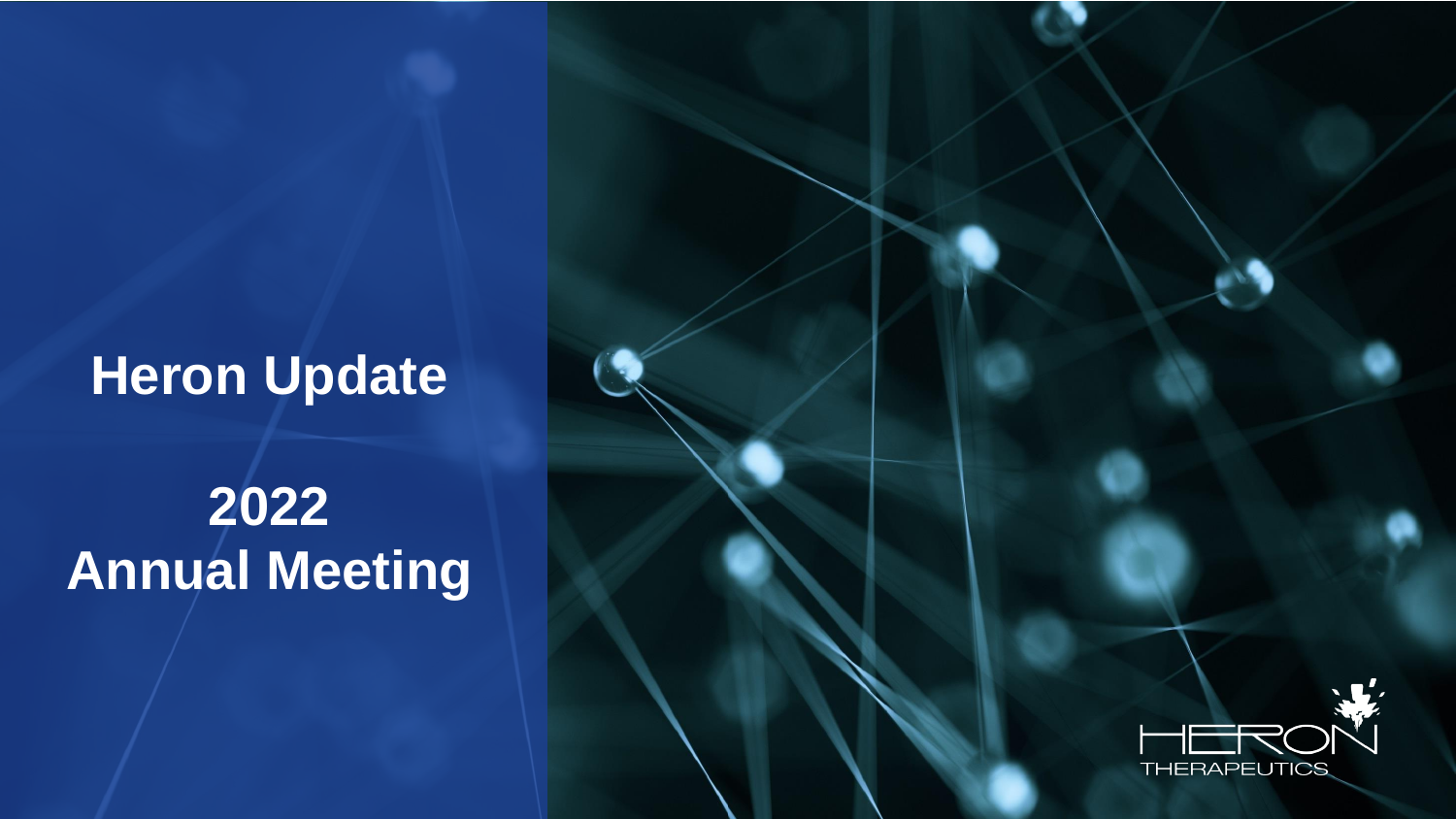### **Forward-Looking Statements**

This presentation contains "forward-looking statements" as defined by the Private Securities Litigation Reform Act of 1995. We caution investors that forward-looking statements are based on management's expectations and assumptions as of the date of this presentation, and involve substantial risks and uncertainties that could cause our clinical development programs, future results, performance or achievements to differ significantly from those expressed or implied by the forward-looking statements. These risks and uncertainties include, but are not limited to, those associated with: the timing of the commercial launch of ZYNRELEF in Europe; the potential market opportunity for ZYNRELEF in the US and Europe; the potential additional market opportunity for the expanded U.S. label; the timing and results of studies for the further expansion of the U.S. label for ZYNRELEF; the timing and results of studies for the HTX-034 development program; the timing of the FDA's review process and whether the FDA approves the NDA for HTX-019 for prevention of postoperative nausea and vomiting; the net product sales guidance for the oncology care franchise; the net cash guidance for operating activities; the expected future balances of Heron's cash, cash equivalents and short-term investments; the expected duration over which Heron's cash, cash equivalents and short-term investments balances will fund its operations; the extent of the impact of the ongoing Coronavirus Disease 2019 (COVID-19) pandemic on our business; and other risks and uncertainties identified in the Company's filings with the Securities and Exchange Commission. Forward-looking statements reflect our analysis only on their stated date, and we take no obligation to update or revise these statements except as may be required by law.

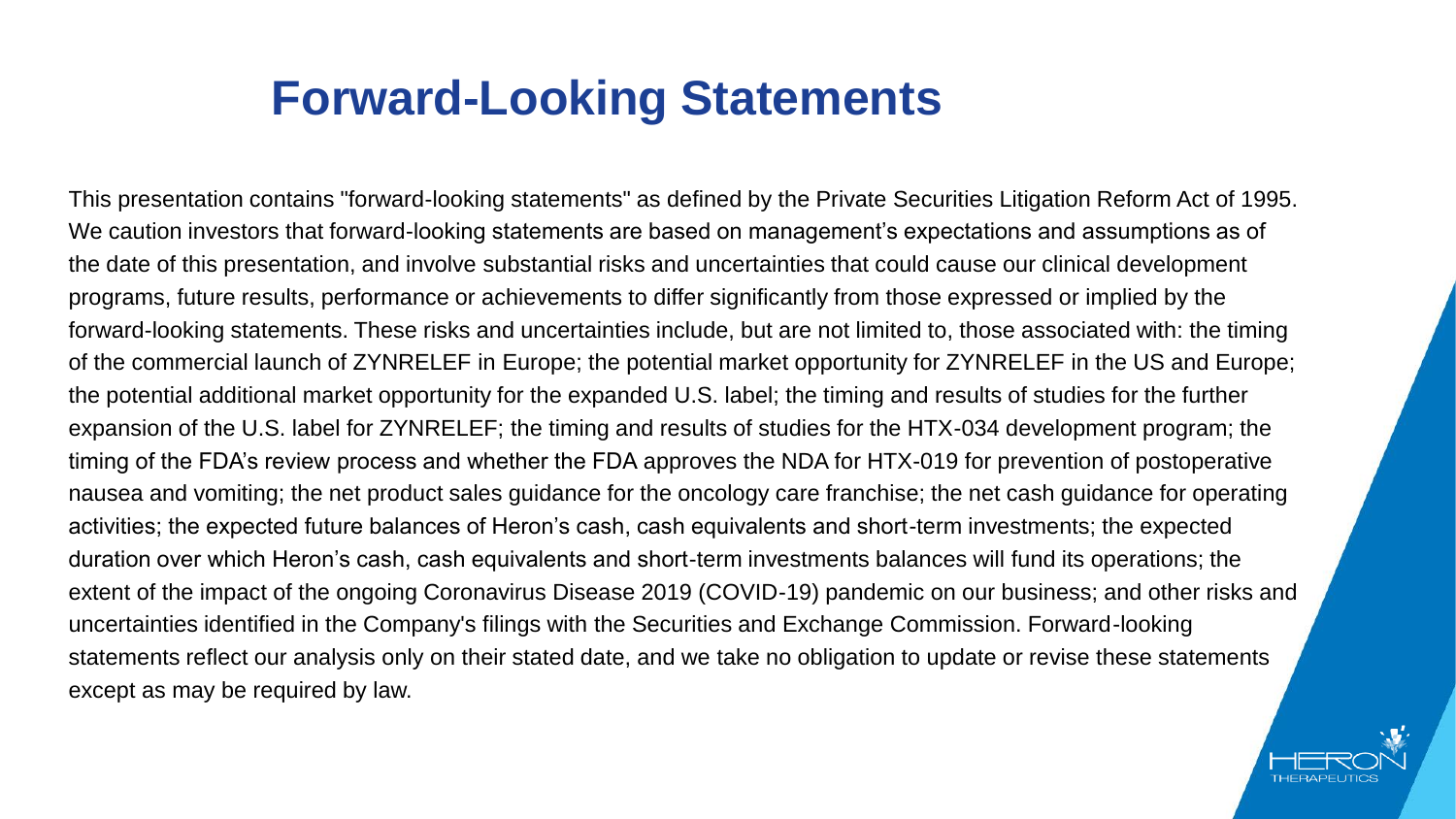# **ZYNRELEF Commercial Update**

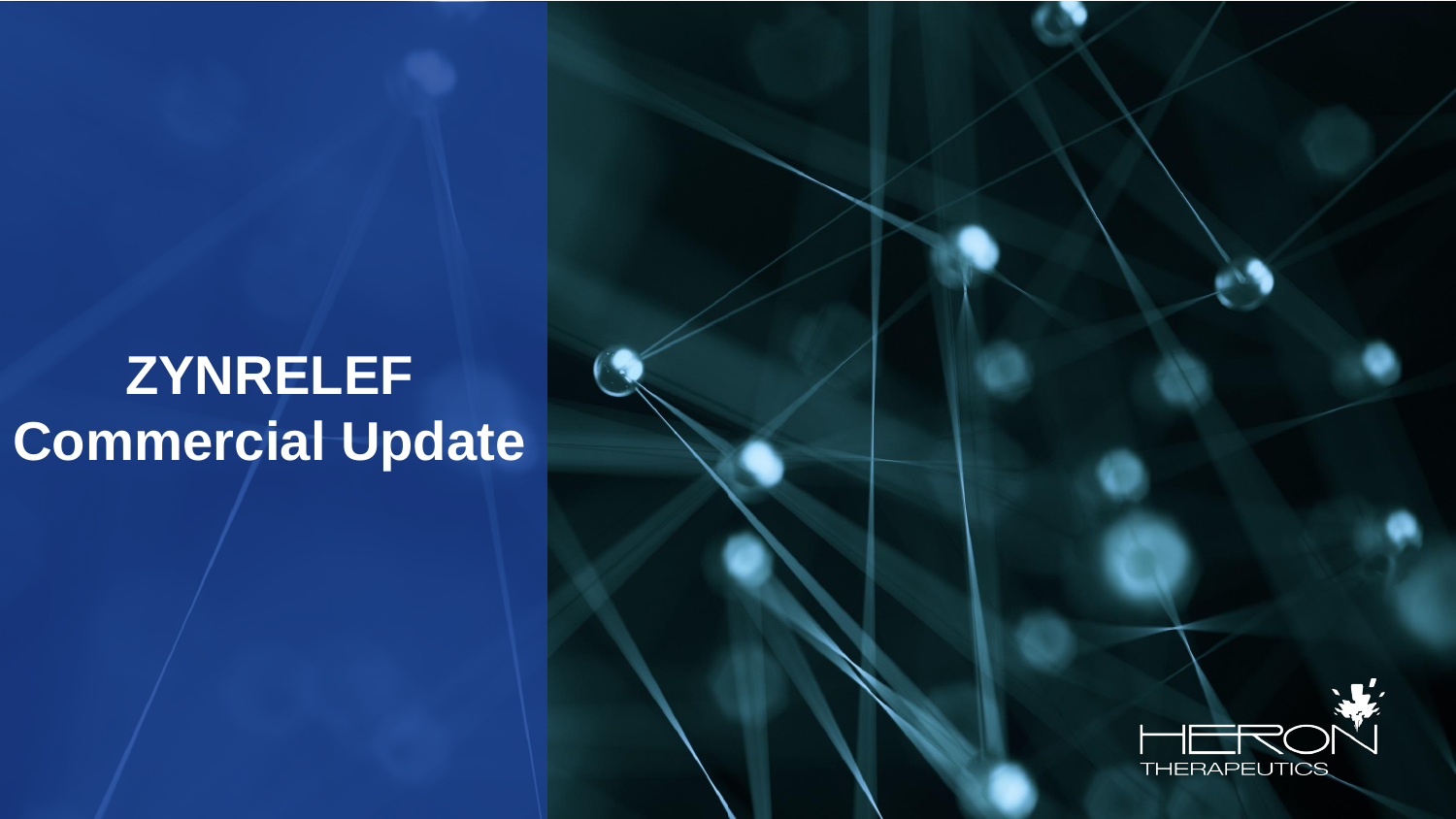#### **ZYNRELEF is Rapidly Increasing Quarterly Demand Volume**

**512** unique ordering accounts during first 10 months of launch (July 2021 to April 2022)

- Grew demand unit sales **+68%** from Q4 21 to Q1 22  $\bullet$
- 400mg SKU represents **74%** of demand since launch  $\bullet$

Exparel sales were down  $~13\%$ 





**Surge**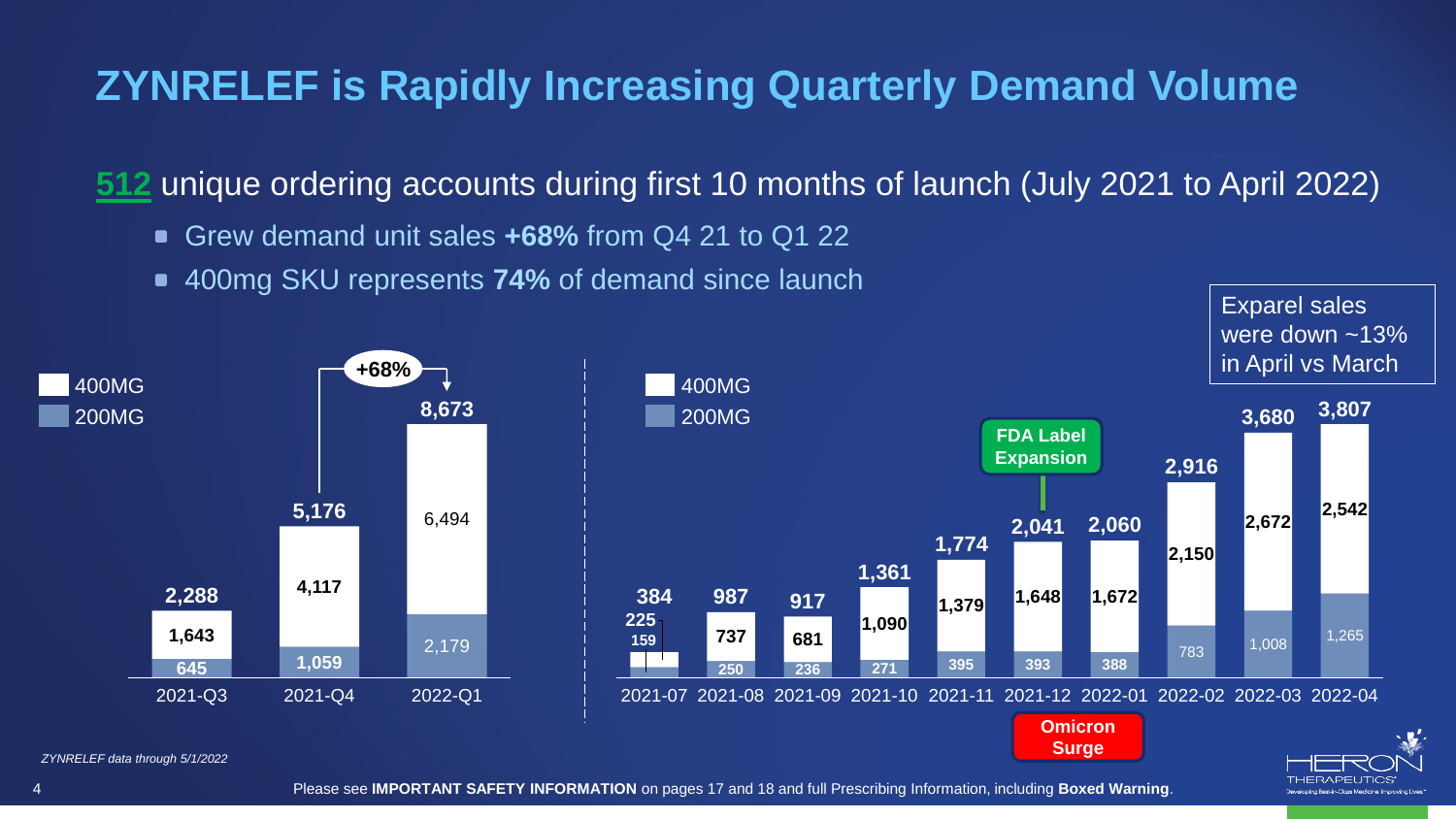### **Meaningful Progress Burning through Initial DC\* Inventory**

#### Q1'22 Net Sales: **\$1.1 million**

- Q1 Net Sales reflect \$0.3M return of short-dated product and continue progress reducing the initial stocking inventory based on demand orders
- Q1'22 Ex-Factory Reorder Rate through 3/31/2022:
	- **92%** of ZYNRELEF 400mg demand units
	- **41%** of ZYNRELEF 200mg demand units
- Q2'22 Ex-Factory Reorder Rate through 5/03/2022:
	- $\bullet$  **> 100%** of ZYNRELEF 400mg demand units
	- **67%** of ZYNRELEF 200mg demand units
	- 400mg SKU has stabilized / 200mg SKU expected to stabilize by end of Q2'22



\* Distribution Center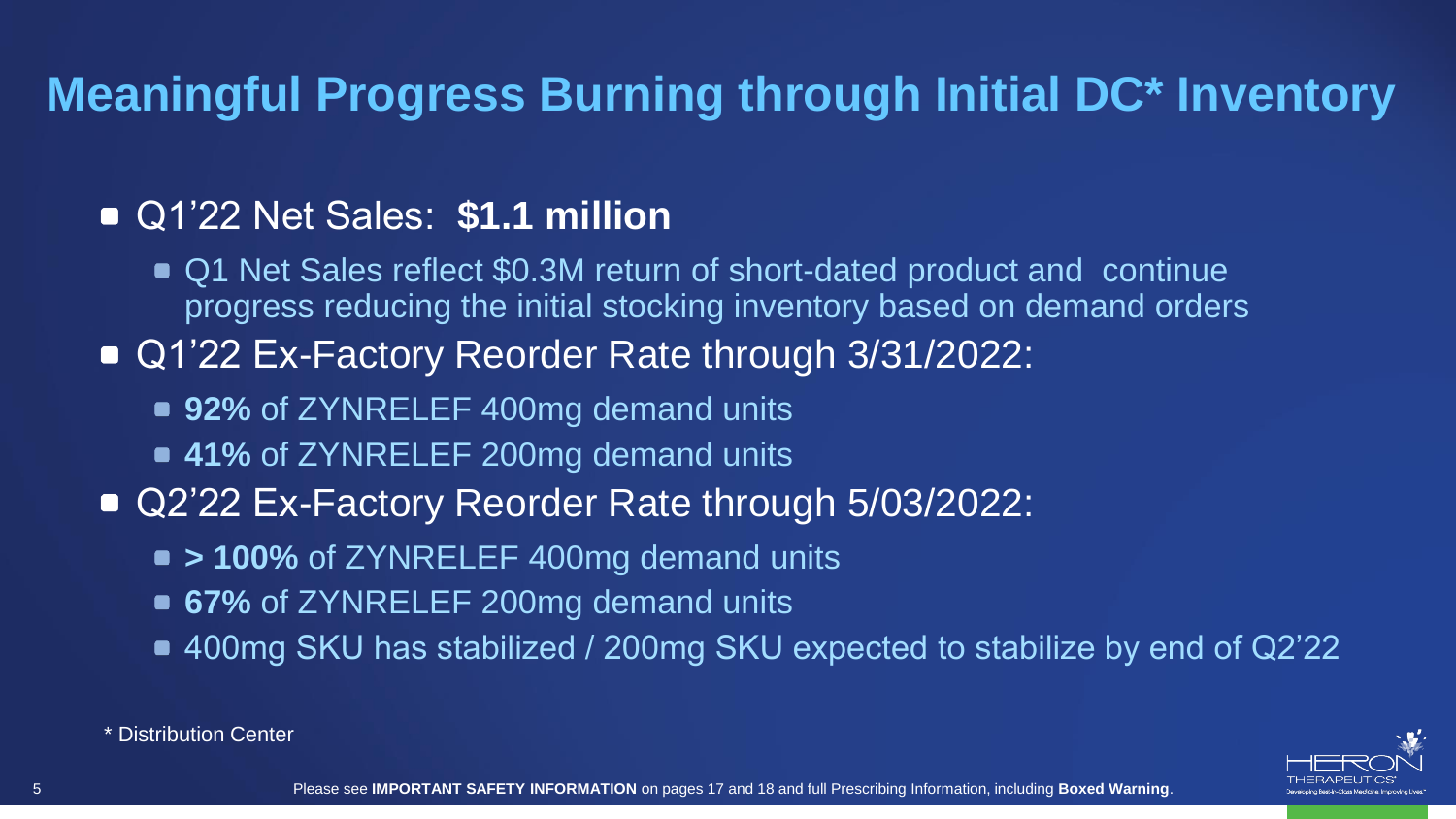### **ZYNRELEF Continues to Gain Rapid Formulary Approvals**

ZYNRELEF formulary approvals: **319** as of April 30, 2022

**P&T Committee approval rate > 90% in hospitals**

| <b>Formulary Approval Status</b>                       | <b>Estimated % of</b><br><b>Approvals</b> |
|--------------------------------------------------------|-------------------------------------------|
| <b>Unrestricted Usage</b>                              | <b>68%</b>                                |
| <b>Restricted (Primarily for Indicated Procedures)</b> | 32%                                       |

- **~ 60** additional P&T Committees are scheduled to review ZYNRELEF before the end of Q2 2022
- Formulary approval  $\rightarrow$  Medical Executive approval  $\rightarrow$  CPOE  $\rightarrow$ Pharmacy Orders  $\rightarrow$  Patient

**CPOE**: computerized physician order entry

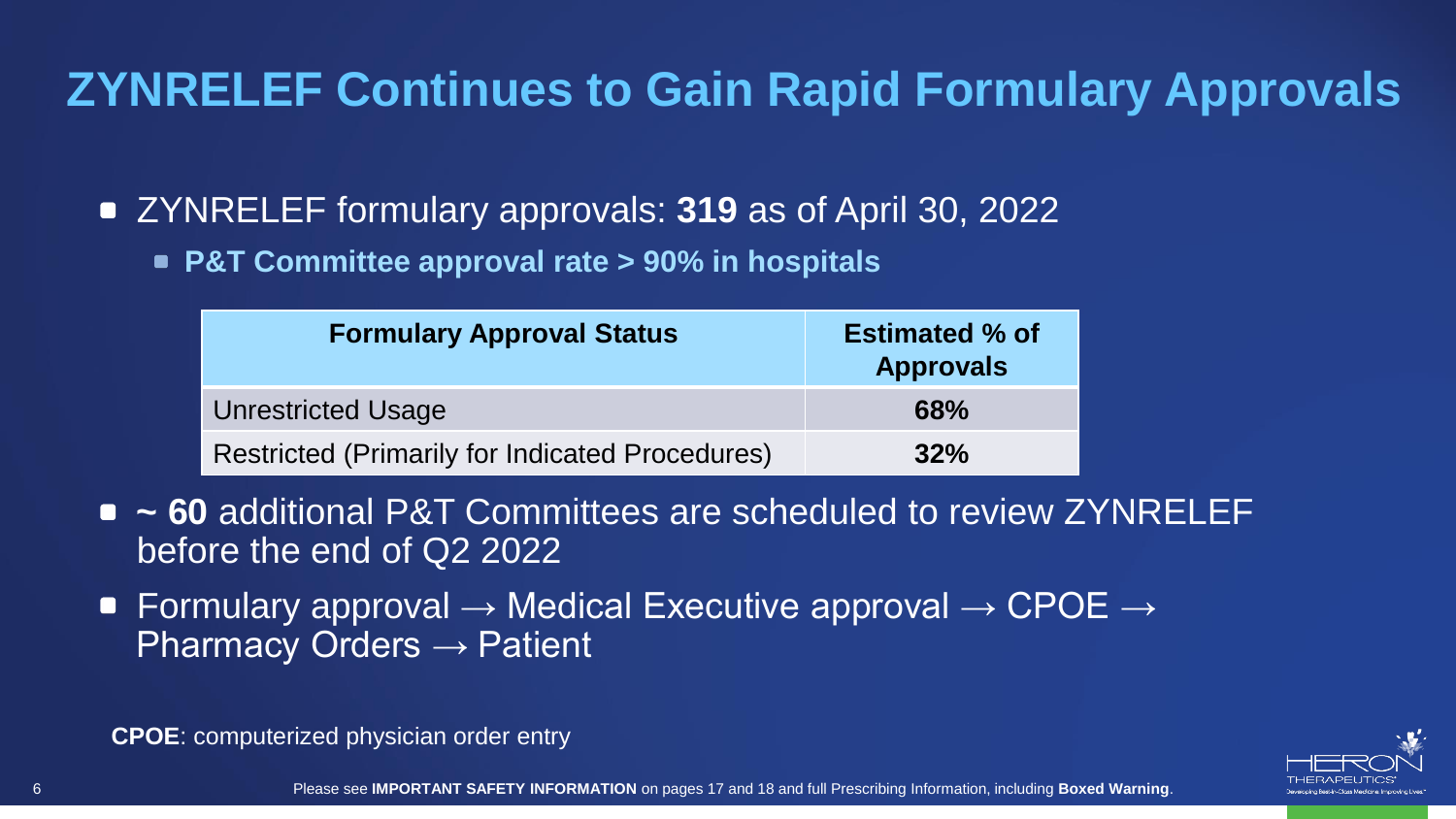### **Targeting IDNs – Top Down Strategy is Creating New Opportunities for Therapeutic Interchange**

- 46 IDNs have added ZYNRELEF as formulary approved product
	- Represent 576 hospitals and 575 ASCs many hospitals still require formulary approval
- 41% unrestricted / 59% restricted formulary approvals
- 46 IDNs represent ~ 676k of annual ZYNRELEF indicated surgical procedures
- 46 IDNs represent ~ **\$77M\* of Exparel** sales
- IDN's representing approximately **\$40M<sup>\*</sup> of Exparel** sales are currently evaluating switching to ZYNRELEF for indicated procedures

**IDN:** Integrated Delivery Network**; ASC:** Ambulatory Surgical Center; **WAC:** Wholesale Acquisition Cost \* Symphony DDD data April 2021 – March 2022 / based on WAC pricing

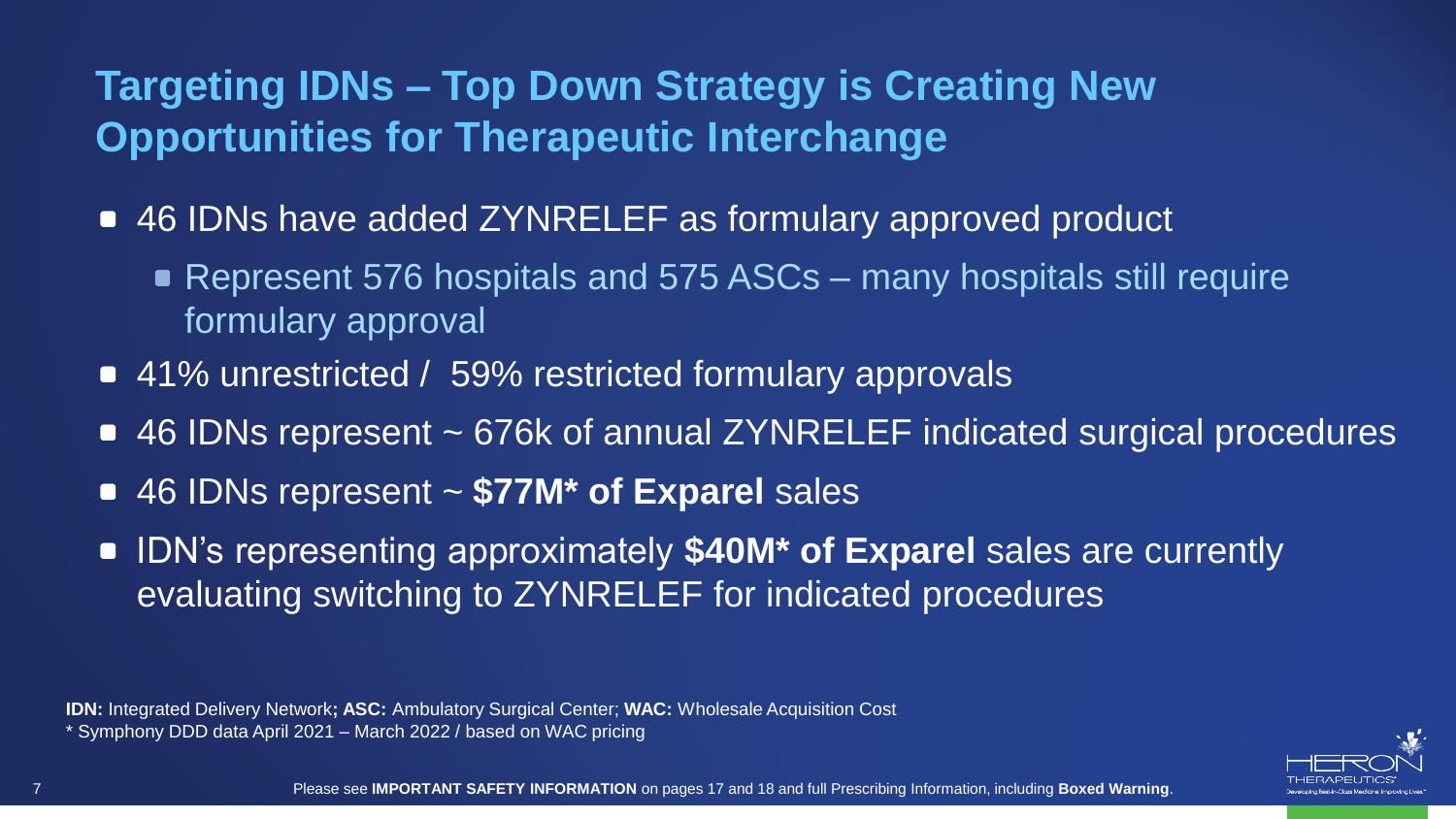#### **Therapeutic Interchange: Opportunity to Accelerate Growth**

13 IDNs have expressed interest in Therapeutic Interchange (TI) with ZYNRELEF  $\blacksquare$ for indicated procedures

| <b>Target</b><br><b>Procedures</b> | <b>Exparel WAC</b>     | <b>Indicated</b><br><b>Procedures</b> | # of Hospitals | # of ASCs |
|------------------------------------|------------------------|---------------------------------------|----------------|-----------|
| 599,212                            | $\approx$ \$40 million | 322,396                               | 205            | 159       |

- In all cases pharmacy is supportive and helping drive the evaluations for change  $\blacksquare$
- Initial feedback on trials with ZYNRELEF has been positive  $\blacksquare$



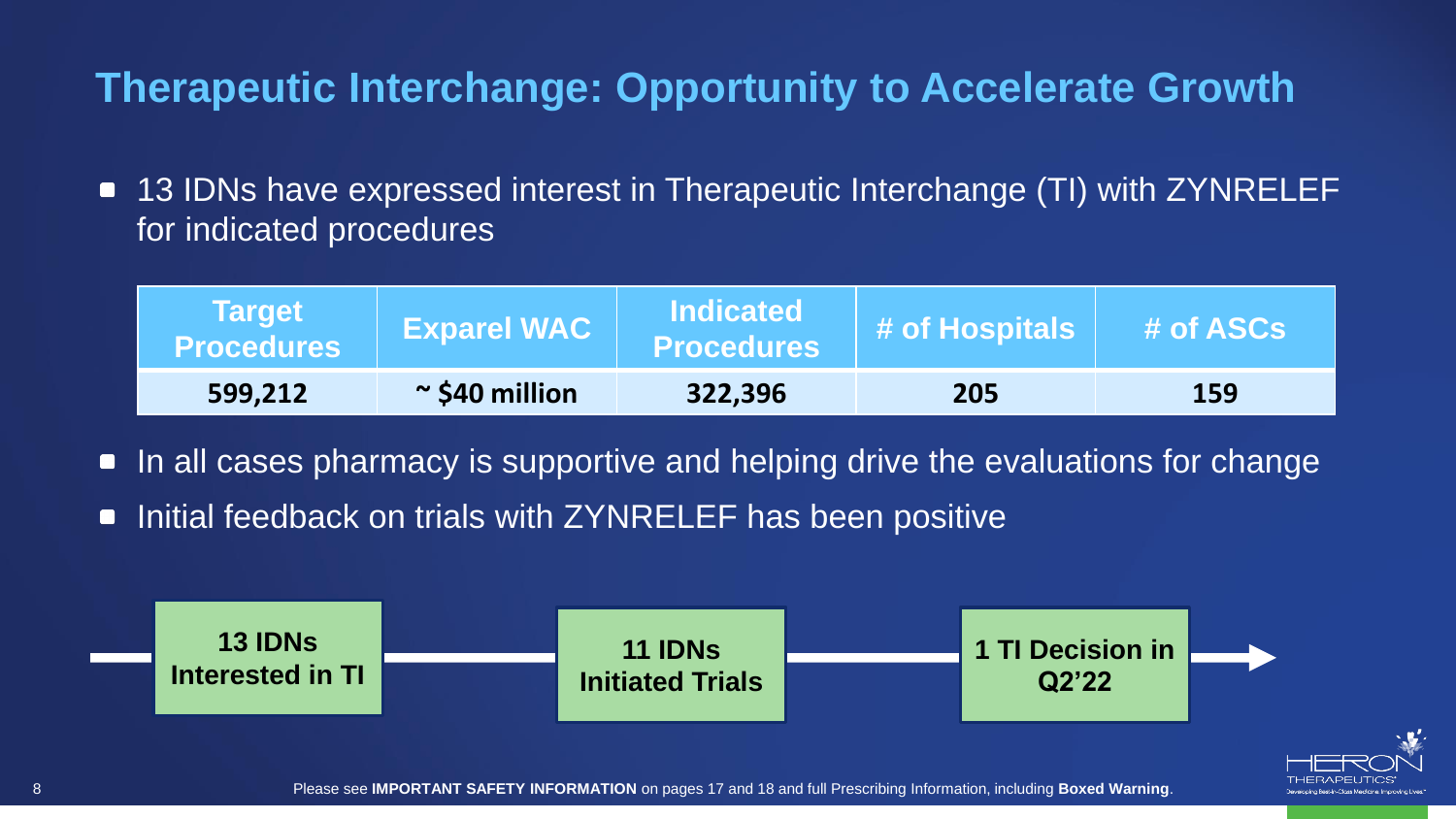### **ZYNRELEF is the Only Reimbursed Local Anesthetic in Hospital Outpatient, the Largest Setting of Care**

- Effective April 1, 2022 ZYNRELEF is separately reimbursed for Medicare patients in the Hospital Outpatient setting of care
	- 72% of indicated procedures were performed in outpatient settings in 2021 (59% in HOPD, 13% in  $ASC$ <sup>a</sup>
- Effective January 1, 2022 ZYNRELEF was separately reimbursed for Medicare patients in the ASC and a product specific C-code (C9088) is assigned
- Multiple commercial payers and state Medicaid agencies covering >123 million lives have agreed to reimburse ZYNRELEF outside of the surgical packaged payment in the ASC
- ZYNRELEF's lower price benefits all settings of care, including those in which local anesthetics are reimbursed as part of the surgical packaged payment

**HOPD:** Hospital Outpatient Department; **ASC**: Ambulatory Surgical Center a Based on third party claims data

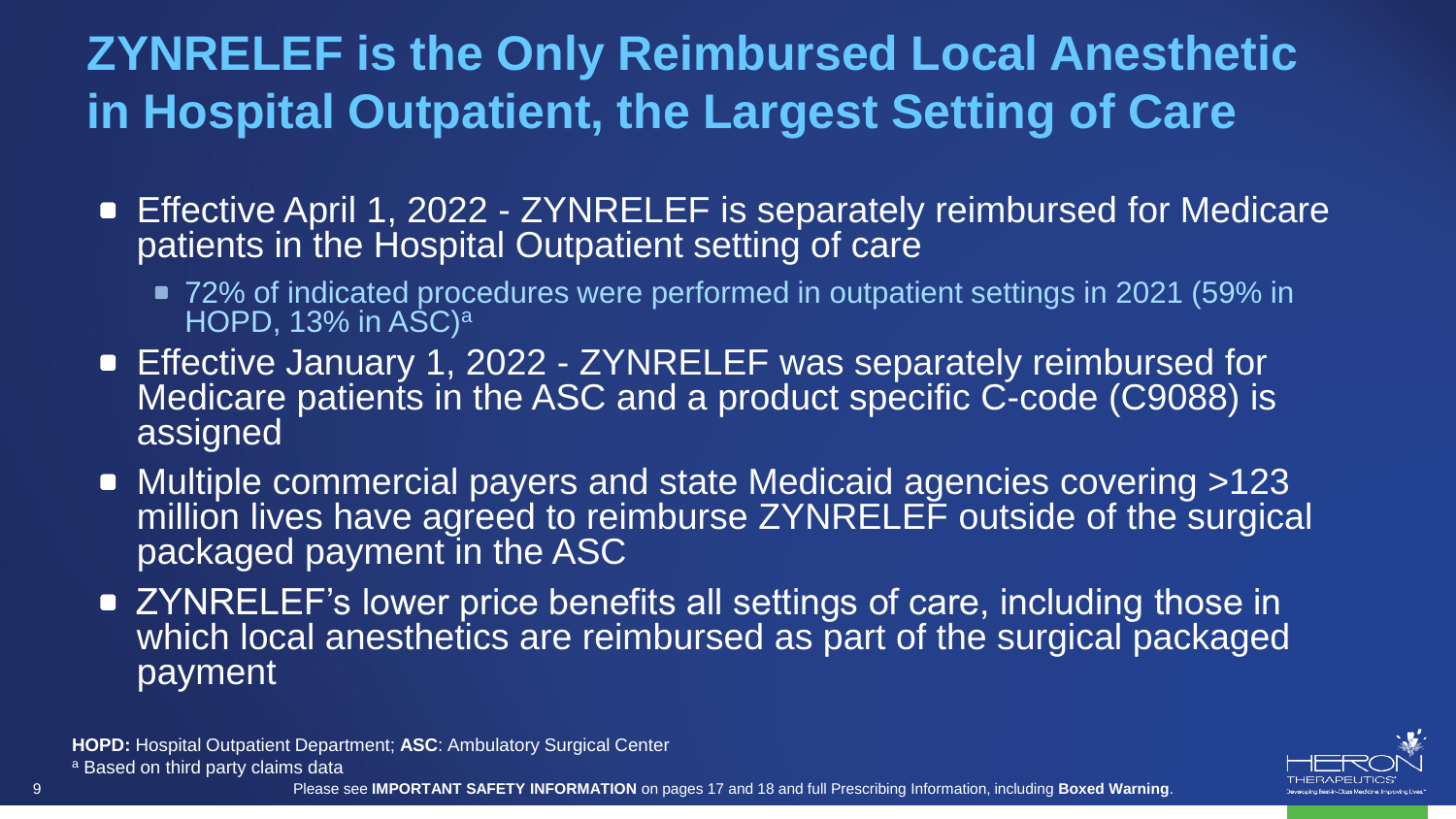### **ZYNRELEF's Significant Economic Benefits Designed to Support Rapid Share Conversion and Broad Access**

| <b>ZYNRELEF Savings vs Exparel</b> |       |                     |       |
|------------------------------------|-------|---------------------|-------|
| <b>WAC \$/unit</b>                 | WAC % | <b>340B \$/unit</b> | 340B% |
| ~1.587                             | 25%   | ~1.5149             | 42%   |
| ~1.563                             | 32%   | $-$ \$95            | 48%   |

| <b>Medicare NCR By Site of Care*</b> |                 |                 |            |
|--------------------------------------|-----------------|-----------------|------------|
|                                      | <b>NCR 340B</b> | <b>NCR HOPD</b> | <b>ASC</b> |
| ZYNRELEF 400 mg/12 mg                | \$74.64         | \$12.50         | \$12.50    |
| <b>Exparel 266 mg</b>                | (\$354.53)      | (\$354.53)      | \$1.92     |
| ZYNRELEF 200 mg/6 mg                 | \$35.86         | \$4.50          | \$4.50     |
| Exparel 133 mg                       | (\$198.84)      | (\$198.84)      | (\$20.62)  |

**Does not include additional cost of bupivacaine to admix with Exparel to achieve efficacy**

\*Estimates Comparing WAC (or 340B) acquisition cost to published ASP reimbursement for Medicare patients to calculate NCR based on Q2'22 rates. Medicare reimbursement is subject to sequestration. WAC: wholesale acquisition cost. NCR: net cost recovery. HOPD: hospital outpatient department. ASC: ambulatory surgical center.



10 Please see **IMPORTANT SAFETY INFORMATION** on pages 17 and 18 and full Prescribing Information, including **Boxed Warning**.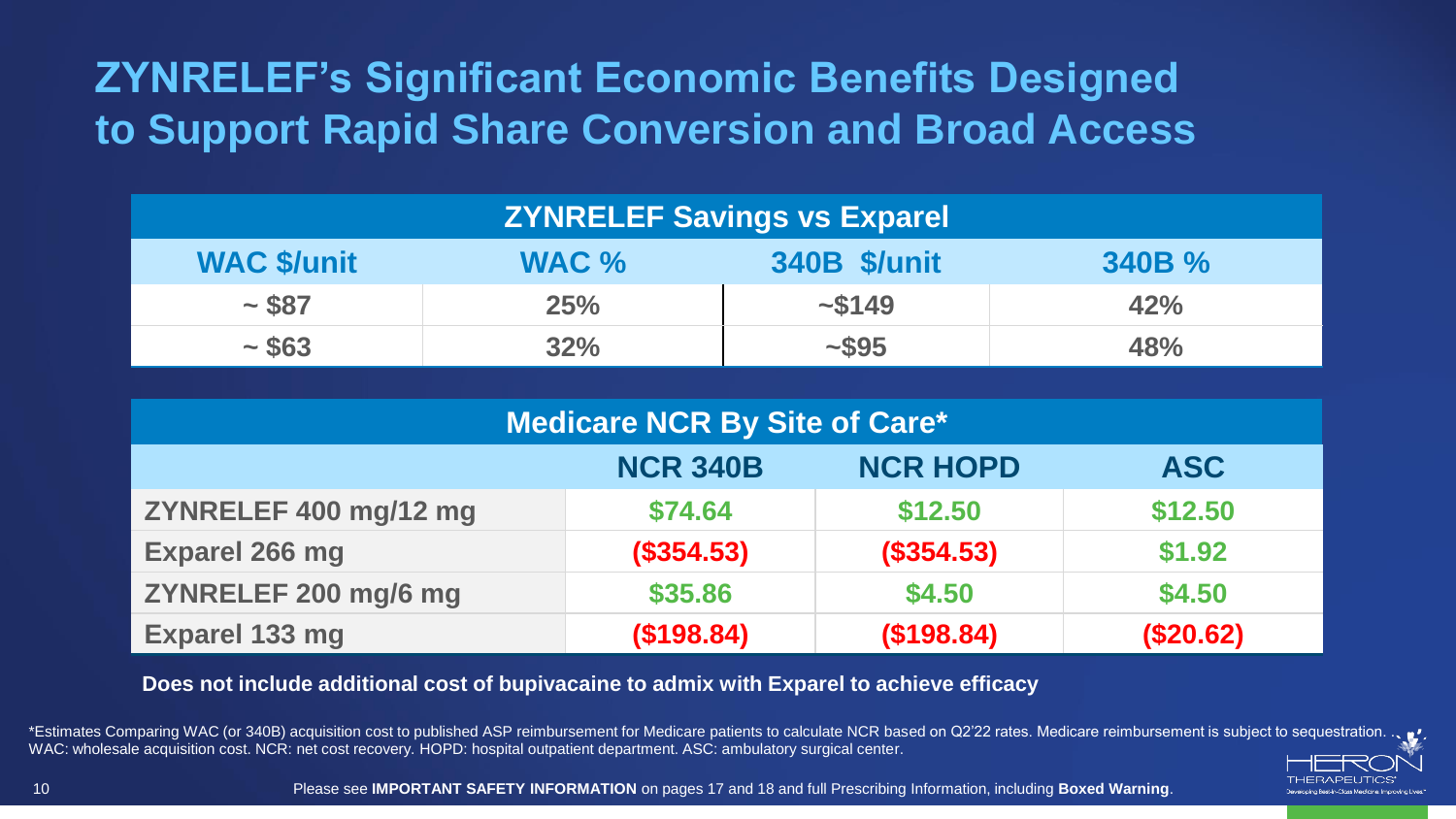#### **ZYNRELEF Priorities 2022**

Leverage **new label indication** for faster growth

- **Build consistent usage in formulary approved ordering** accounts and increase average order size – expand number of surgeons using ZYNRELEF
- **Continue to gain formulary access to new IDNs and** Hospitals to build pipeline
- Maximize Pass-through status in HOPD and Commercial/Medicaid separate reimbursement in ASCs

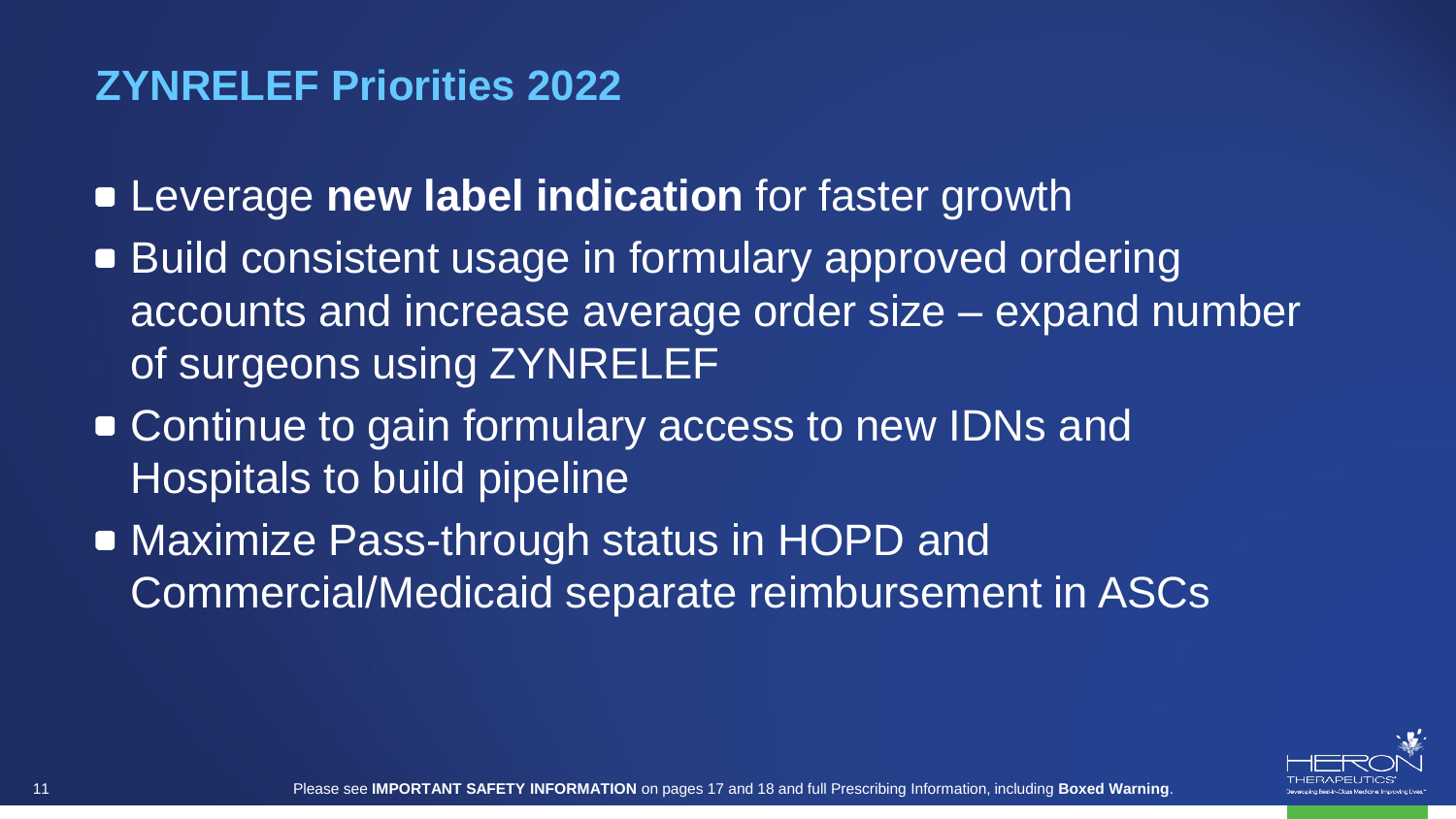# Oncology Care Franchise

## Q1'22 Review

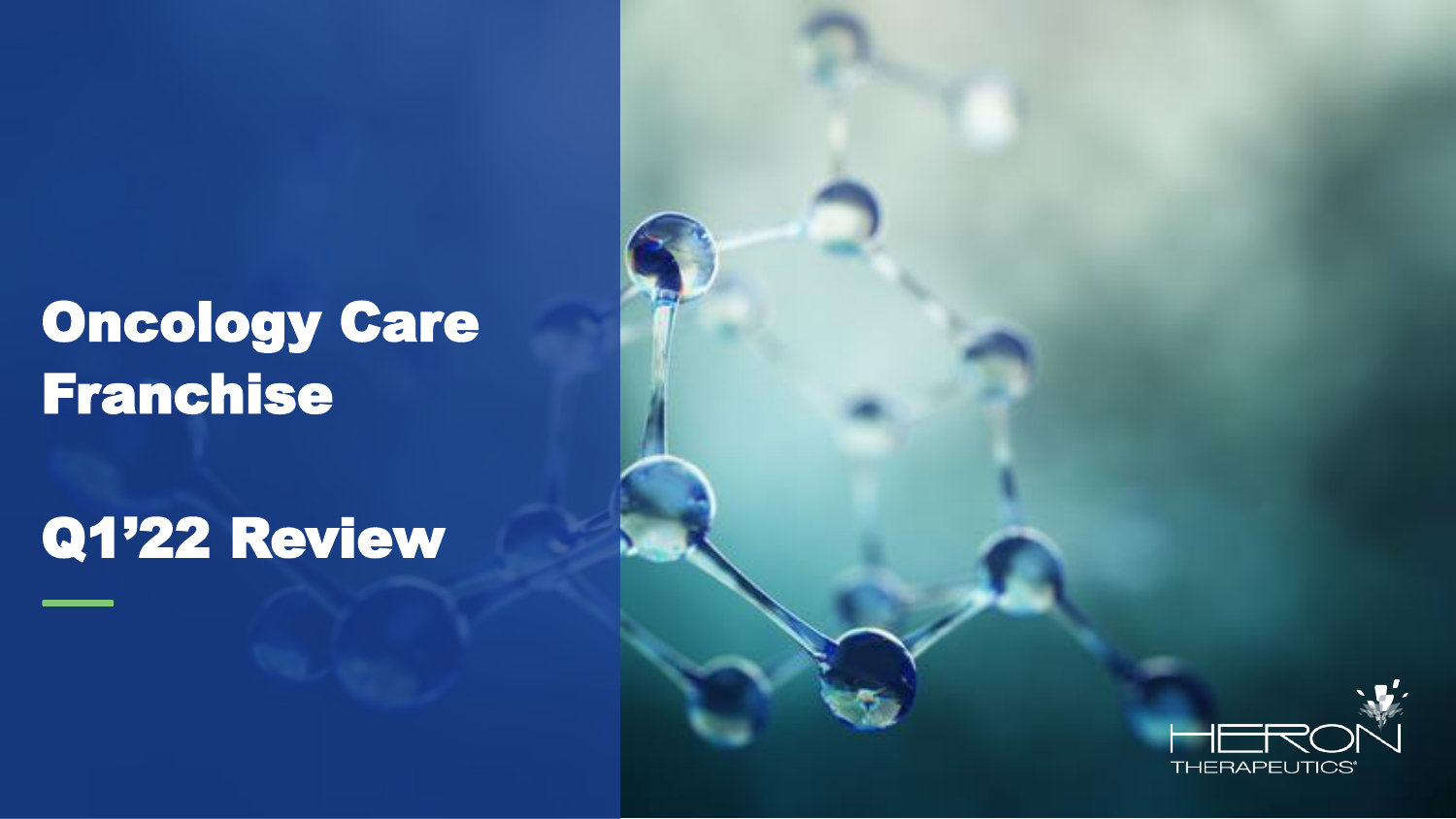## **Heron's CINV Net Sales Grew by 13% over Prior Quarter**

• Q2 2022 CINV Net Sales Guidance in range of **\$22M to \$23M**



**THERAPEUTIC** 

Note: SUSTOL sales from Q4 2016- Q4 2019 of 255.5 not shown in graph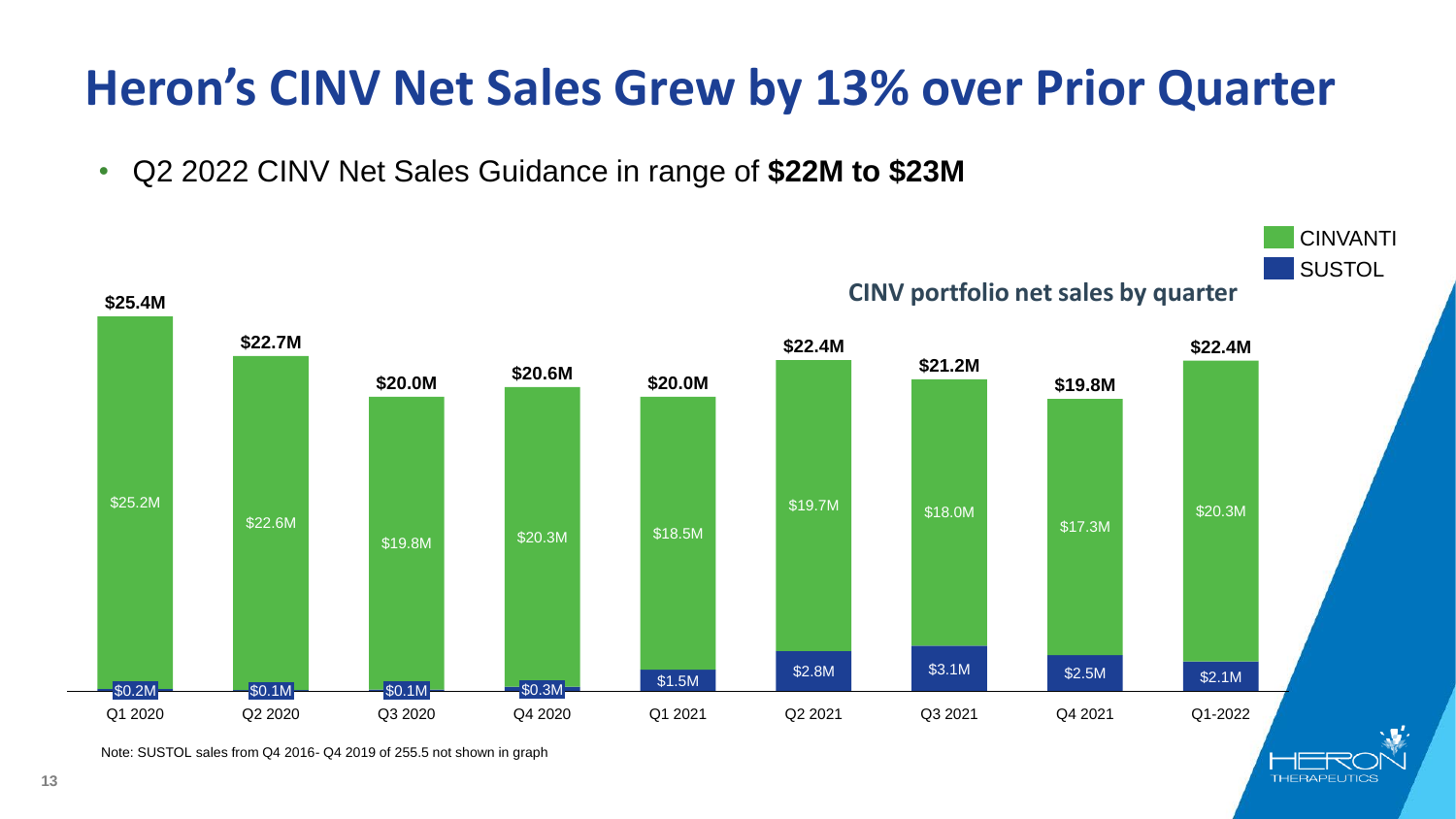### **CINV Franchise 2022 Outlook**

- Sales for CINVANTI and SUSTOL are poised for growth in 2022 based on improving reimbursement tailwinds
	- Generic fosaprepitant ASP reimbursement decreased to **\$26.35** in Q2'22 (decrease of 49% from Q2'21)
	- Effective January 1, 2022 separate reimbursement for generic fosaprepitant ended in HOPD
	- IV Akynzeo ASP reimbursement decreased to **\$460.88** in Q2'22 (decrease of >\$180 vs. Q2'21)
	- CINVANTI ASP reimbursement is **\$223.20** in Q2'22 (increase of 19% from Q2'21)

#### • **CINV Franchise net sales guidance: Full-year 2022 expected in the range of \$89M to \$93M**

- Infusion bag shortages: CINVANTI only NK-1 that does not need IV infusion bag
- Virtually all HEC and majority of MEC regimens utilize 5HT3 + NK-1, thus the backlog of patients coming into treatment creates opportunities for both products



**ASP:** Average Sales Price; **HOPD:** Hospital Outpatient Department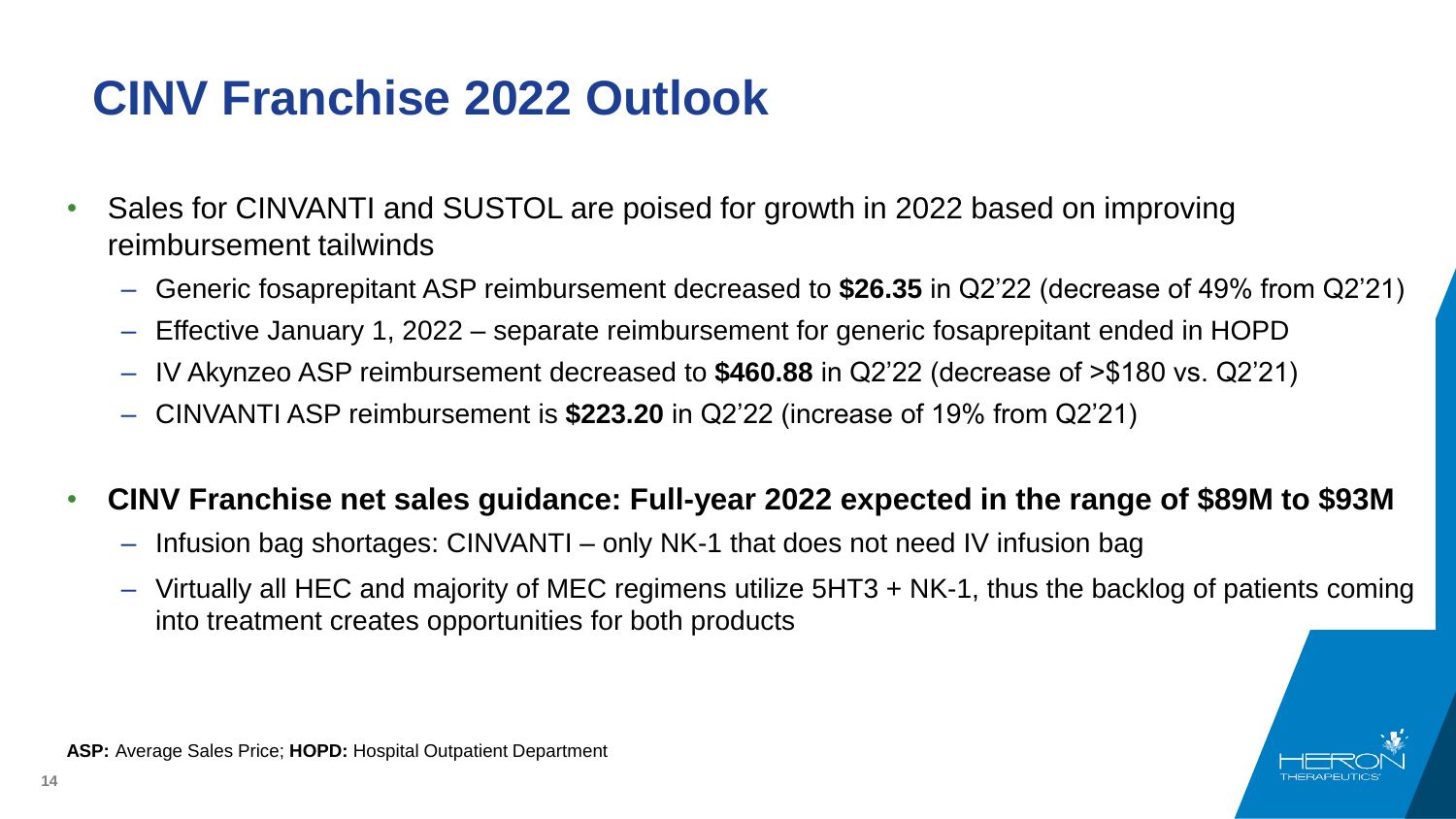## **Financial Summary**

Heron had cash, cash equivalents and short-term investments of \$111.9 million as of March 31, 2022. We expect net cash used for operating activities of \$37 million to \$39 million in the second quarter of 2022.

| <b>Summary Statement of Operations and Net Cash Used in Operations</b><br>(In thousands, except per share amounts) | <b>Three Months Ended</b><br><b>March 31, 2022</b> |
|--------------------------------------------------------------------------------------------------------------------|----------------------------------------------------|
| Net product sales                                                                                                  | $\boldsymbol{\mathsf{S}}$<br>23,457                |
| Operating expenses <sup>1</sup>                                                                                    | 86,380                                             |
| Other income (expense), net                                                                                        | (965)                                              |
| Net $loss1$                                                                                                        | \$ (63,888)                                        |
| Net loss per share <sup>2</sup>                                                                                    | \$<br>(0.63)                                       |
|                                                                                                                    |                                                    |
| Net cash used in operations                                                                                        | \$ (43,939)                                        |
| <b>Condensed Balance Sheet Data (in thousands)</b>                                                                 | <b>March 31, 2022</b>                              |
| Cash, cash equivalents and short-term investments                                                                  | \$111,910                                          |
| Accounts receivable, net                                                                                           | \$<br>41,103                                       |
| Inventory <sup>3</sup>                                                                                             | \$<br>56,470                                       |
| Total assets                                                                                                       | \$273,723                                          |
| Total stockholders' equity                                                                                         | \$<br>23,958                                       |

Common shares outstanding as of March 31, 2022 totaled 102.1 million.

**15**

1 Includes \$10.9 million of non-cash, stock-based compensation expense for the three months ended March 31, 2022.

<sup>2</sup> Based on 102.1 million weighted-average common shares outstanding for the three months ended March 31, 2022.

3 Includes \$34.3 million for ZYNRELEF, \$20.9 million for CINVANTI and \$1.3 million for SUSTOL.

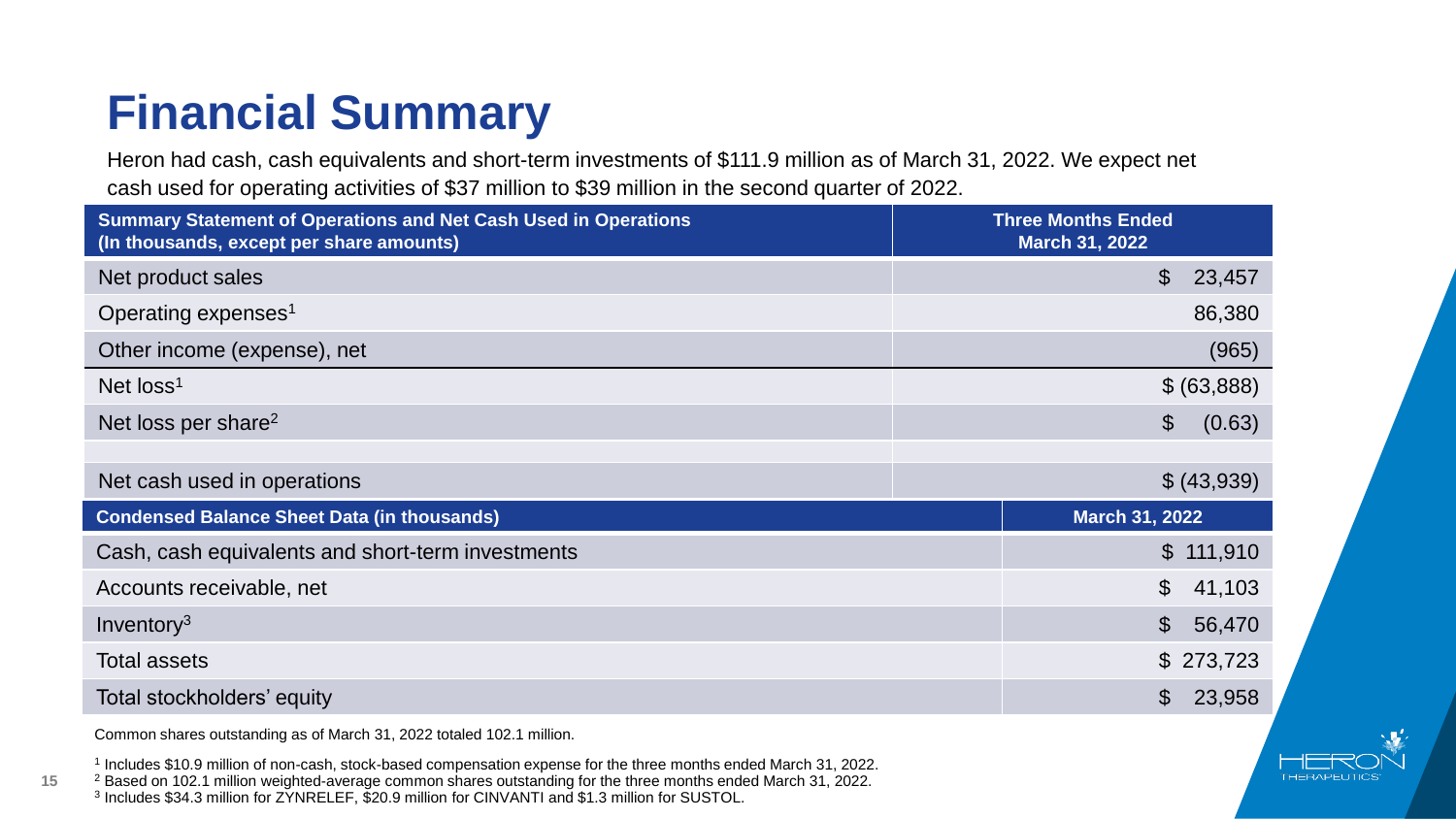### **Key Catalysts in Pain Management & CINV Franchises**

| <b>ZYNRELEF®</b>                                                                                                                        | <b>CINVANTI ® and SUSTOL® for CINV</b>                                                  |
|-----------------------------------------------------------------------------------------------------------------------------------------|-----------------------------------------------------------------------------------------|
| $\checkmark$ ZYNRELEF unit demand increased 68% in the first<br>quarter compared to the prior quarter                                   | $\checkmark$ Net product sales in Q1 2022 increased by<br>13% compared to prior quarter |
| $\checkmark$ Pass-through status began April 1 in HOPD                                                                                  | • Q2 2022 net sales guidance for CINV<br>franchise: \$22M - \$23M                       |
| Complete partnership for Ex-US territory in Q2                                                                                          | 2022 net sales guidance for CINV franchise:<br>\$89M - \$93M                            |
| Validation of large-scale manufacturing with<br>significant reduction in COGS in Q3                                                     | Large-scale manufacturing with 50%<br>reduction on COGS validation in 3Q                |
| • Publication of data:<br>$\triangleright$ TKA with MMA<br>$\checkmark$ C-Section poster                                                | <b>PONV</b>                                                                             |
| Complete PK/safety studies in 3 additional surgical<br>procedures to support NDA #2 in Q3<br>Submit sNDA #2 for expanded indications Q4 | Obtain FDA approval for HTX-019 by Sept2022<br>$\bullet$                                |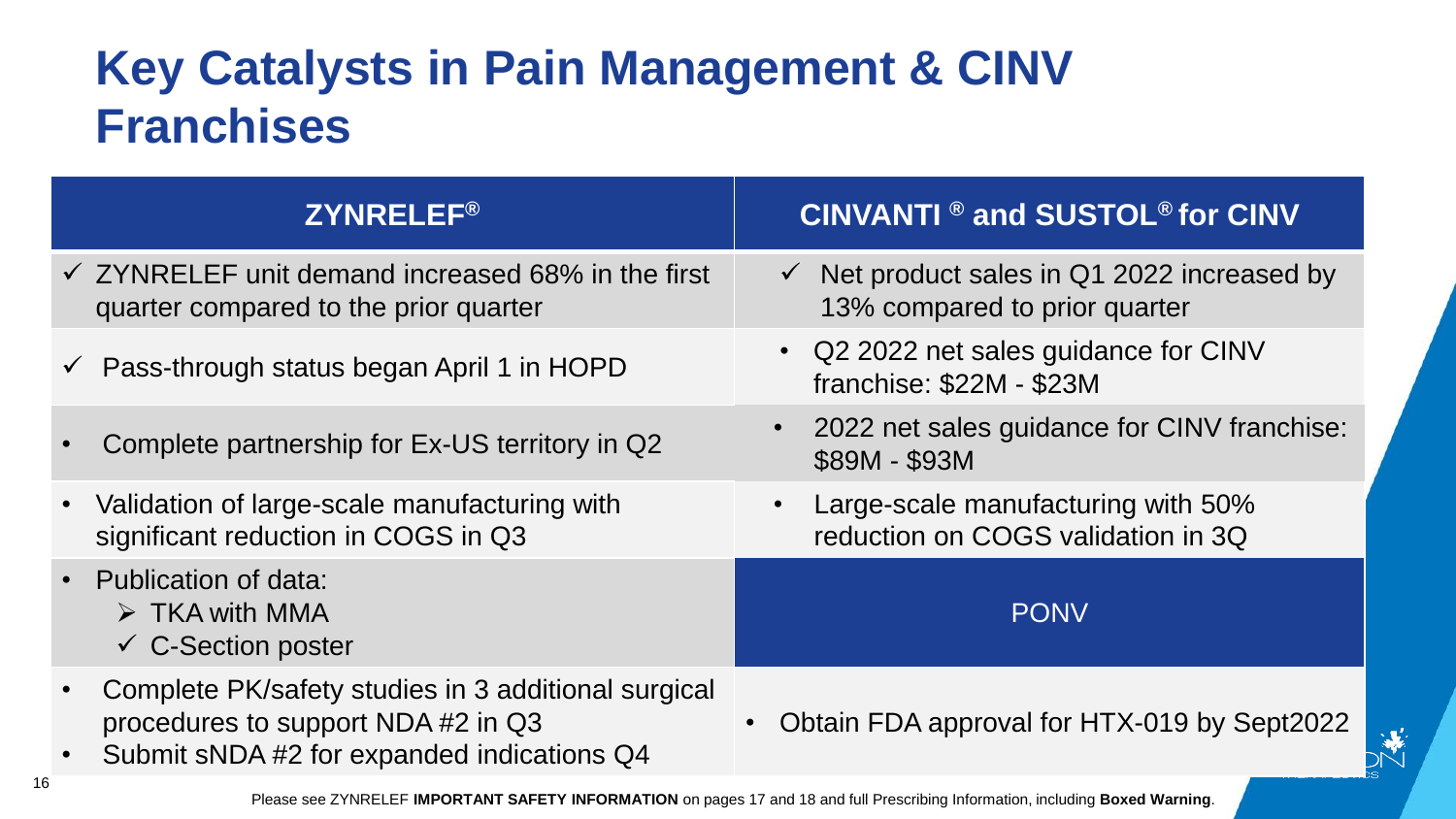### **Important Safety Information for Patients**

#### Important Safety Information

**ZYNRELEF contains an NSAID (non-steroidal anti-inflammatory drug), a type of medicine which:** 

- **can increase the risk of a heart attack or stroke that can lead to death. This risk increases with higher doses and longer use of an NSAID.**
- **cannot be used during heart bypass surgery**
- **can increase the risk of gastrointestinal bleeding, ulcers, and tears.**

ZYNRELEF should also not be used:

- if you are allergic to any components of ZYNRELEF, similar local anesthetics, aspirin or other NSAIDs (such as ibuprofen or naproxen), or have had an asthma attack, hives, or other allergic reaction after taking any of these medicines.
- as a paracervical block, during childbirth.